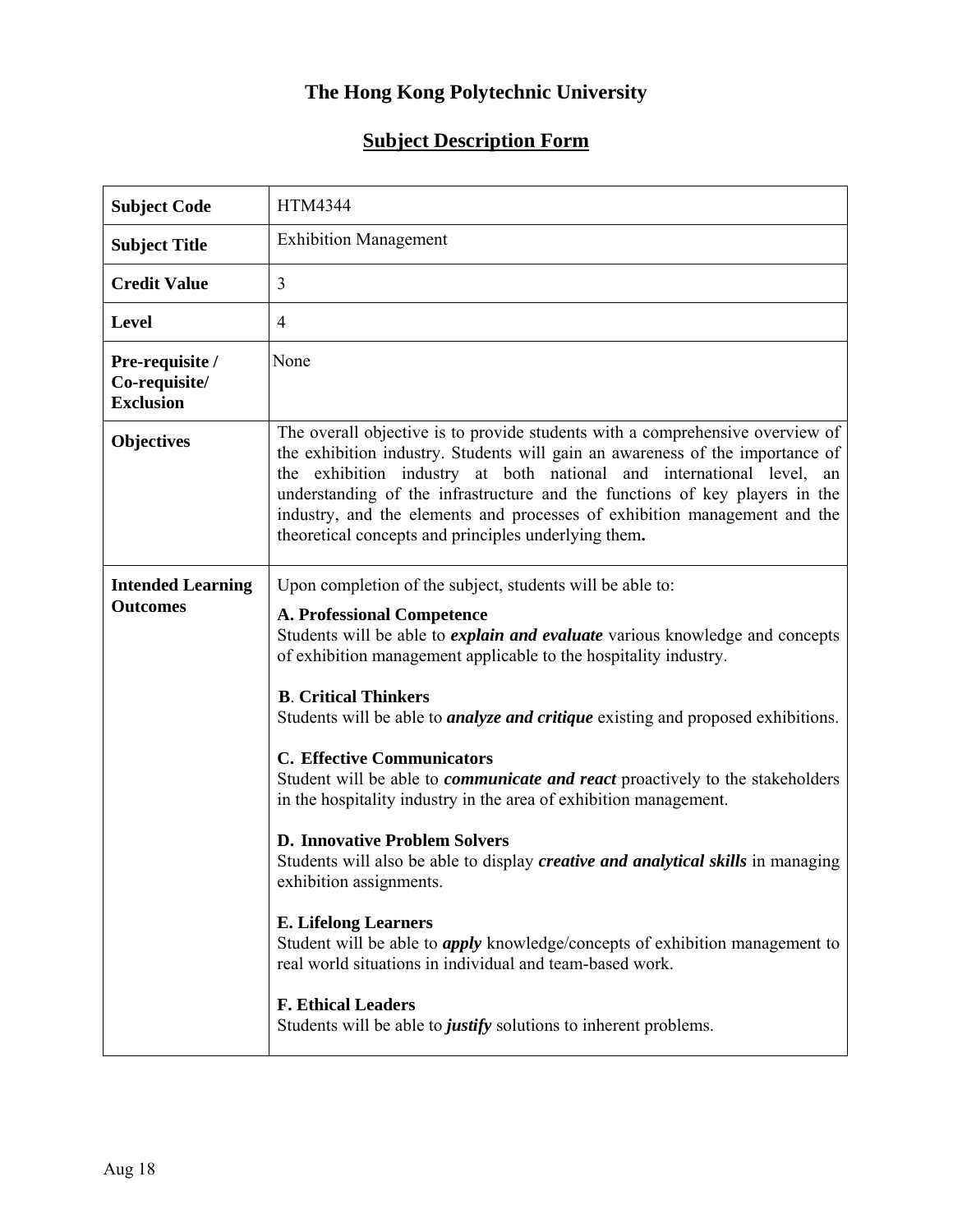| <b>Subject Synopsis/</b>                       | Key topics to be addressed in this subject (Subject to regular update)                                                                                                                                                                                                                                                                                                                                                                                                                                                                                                                                                                        |                                                                                                                                                                                                                              |  |  |  |  |  |
|------------------------------------------------|-----------------------------------------------------------------------------------------------------------------------------------------------------------------------------------------------------------------------------------------------------------------------------------------------------------------------------------------------------------------------------------------------------------------------------------------------------------------------------------------------------------------------------------------------------------------------------------------------------------------------------------------------|------------------------------------------------------------------------------------------------------------------------------------------------------------------------------------------------------------------------------|--|--|--|--|--|
| <b>Indicative Syllabus</b>                     | $\mathbf{1}$                                                                                                                                                                                                                                                                                                                                                                                                                                                                                                                                                                                                                                  | Introduction to the Industry - Historical perspective, current size<br>and scope of the industry, industry infrastructure and key players,<br>types of exhibitions                                                           |  |  |  |  |  |
|                                                | $\overline{2}$                                                                                                                                                                                                                                                                                                                                                                                                                                                                                                                                                                                                                                | <b>Phases of Exhibition Production / Project Management -</b><br>Planning a new exhibition, sales production, show production,<br>evaluation                                                                                 |  |  |  |  |  |
|                                                | 3                                                                                                                                                                                                                                                                                                                                                                                                                                                                                                                                                                                                                                             | <b>Site Selection - Exhibition facilities, facility requirements, site</b><br>selection decision-making process                                                                                                              |  |  |  |  |  |
|                                                | $\overline{4}$                                                                                                                                                                                                                                                                                                                                                                                                                                                                                                                                                                                                                                | Floor Plan Design - Strengths and weaknesses of floor plans and<br>facility features, traffic flow patterns                                                                                                                  |  |  |  |  |  |
|                                                | 5                                                                                                                                                                                                                                                                                                                                                                                                                                                                                                                                                                                                                                             | Marketing and Sponsorship - Exhibit space sale and attendance<br>promotion, marketing plan, budget, tools and strategies                                                                                                     |  |  |  |  |  |
|                                                | 6                                                                                                                                                                                                                                                                                                                                                                                                                                                                                                                                                                                                                                             | <b>Service Contractors</b> - Role and functions of service contractors,<br>selection of service contractors                                                                                                                  |  |  |  |  |  |
|                                                | $\overline{7}$                                                                                                                                                                                                                                                                                                                                                                                                                                                                                                                                                                                                                                | <b>Registration</b>                                                                                                                                                                                                          |  |  |  |  |  |
|                                                | 8                                                                                                                                                                                                                                                                                                                                                                                                                                                                                                                                                                                                                                             | <b>On-site Logistics and Post-exhibition Evaluation - Housing,</b><br>audiovisual senses, air & ground transportation and shipping                                                                                           |  |  |  |  |  |
|                                                | 9                                                                                                                                                                                                                                                                                                                                                                                                                                                                                                                                                                                                                                             | Legal Considerations - Elements of a contract, key contract<br>clauses, types of contracts (facility, exhibitor, service and<br>management contracts)                                                                        |  |  |  |  |  |
|                                                |                                                                                                                                                                                                                                                                                                                                                                                                                                                                                                                                                                                                                                               | 1. Interactive Lectures with discussions in class and illustration of real                                                                                                                                                   |  |  |  |  |  |
| <b>Teaching/Learning</b><br><b>Methodology</b> | cases will be used.                                                                                                                                                                                                                                                                                                                                                                                                                                                                                                                                                                                                                           |                                                                                                                                                                                                                              |  |  |  |  |  |
|                                                | 2. Tutorials will be conducted by directing students to guided readings<br>and current issues and problems will be raised for group discussions<br>in the tutorials.<br>3. Group Project will be developed by small groups of students. Students are<br>required to prepare a meeting plan and report on management issues. Team<br>members have to submit both a written report and prepare a final oral<br>presentation to demonstrate their understanding.<br>4. Project Presentation is designed for each team to present their work towards<br>the end of the course. It offers an opportunity to practice vital presentation<br>skills. |                                                                                                                                                                                                                              |  |  |  |  |  |
|                                                |                                                                                                                                                                                                                                                                                                                                                                                                                                                                                                                                                                                                                                               |                                                                                                                                                                                                                              |  |  |  |  |  |
|                                                |                                                                                                                                                                                                                                                                                                                                                                                                                                                                                                                                                                                                                                               |                                                                                                                                                                                                                              |  |  |  |  |  |
|                                                |                                                                                                                                                                                                                                                                                                                                                                                                                                                                                                                                                                                                                                               | 5. Guest speaker or speakers will be invited to give lectures/seminars on<br>specific issues related to exhibition management in order to enhance<br>students' understanding of the theories learned and their applications. |  |  |  |  |  |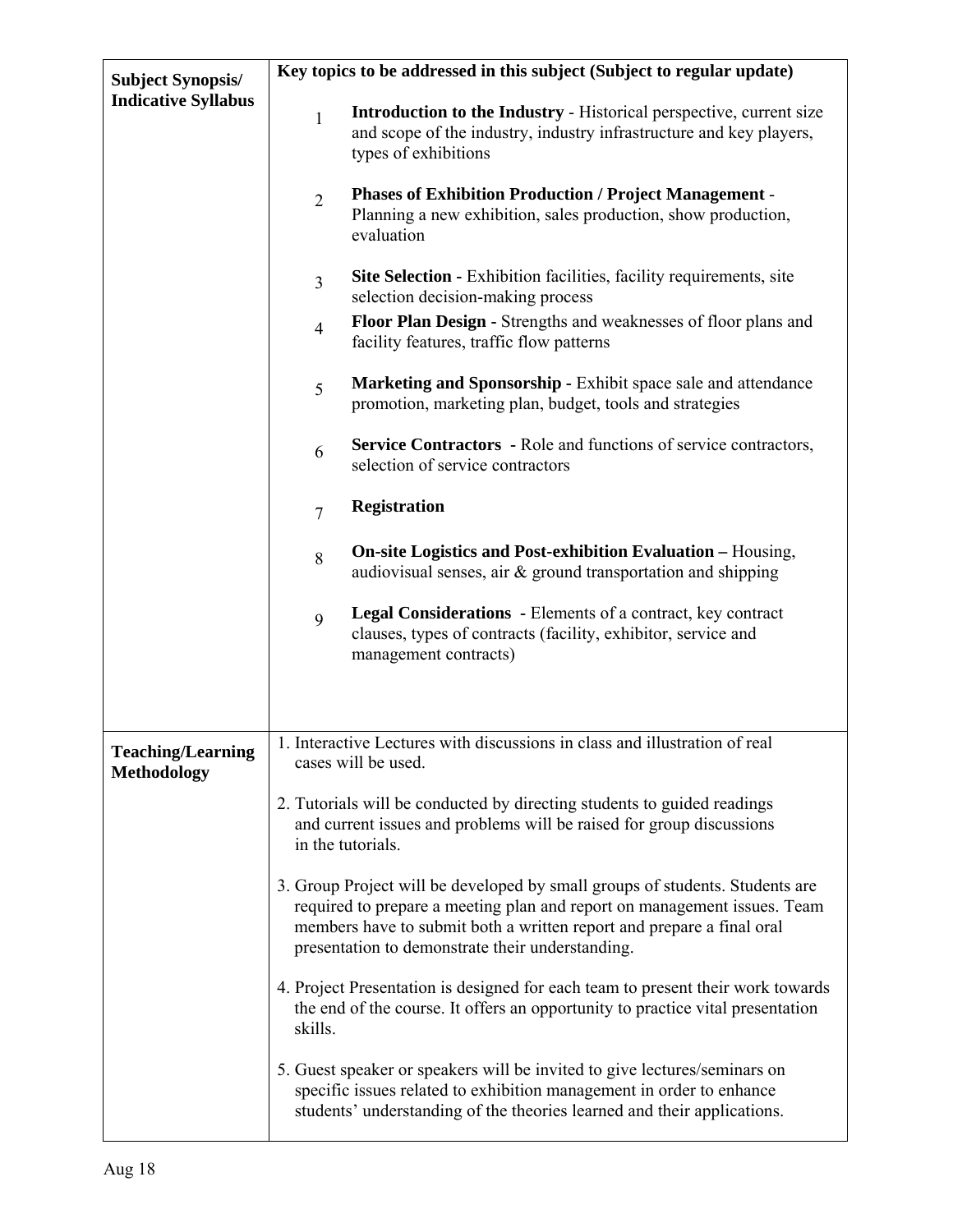|                                                                                           | 6. Field Trip will be used to allow students to have an appreciation of tourism<br>business operation and relate it to relevant concepts studied in the classroom.                                                                                                                                                                                                                                                                                                                                                                                                                                                                                    |                            |                                                                                   |            |               |           |            |                           |  |
|-------------------------------------------------------------------------------------------|-------------------------------------------------------------------------------------------------------------------------------------------------------------------------------------------------------------------------------------------------------------------------------------------------------------------------------------------------------------------------------------------------------------------------------------------------------------------------------------------------------------------------------------------------------------------------------------------------------------------------------------------------------|----------------------------|-----------------------------------------------------------------------------------|------------|---------------|-----------|------------|---------------------------|--|
| <b>Assessment</b>                                                                         |                                                                                                                                                                                                                                                                                                                                                                                                                                                                                                                                                                                                                                                       |                            |                                                                                   |            |               |           |            |                           |  |
| <b>Methods</b> in<br><b>Alignment with</b><br><b>Intended Learning</b><br><b>Outcomes</b> | Specific assessment<br>methods/tasks                                                                                                                                                                                                                                                                                                                                                                                                                                                                                                                                                                                                                  | $\frac{0}{0}$<br>weighting | Intended subject learning outcomes to<br>be assessed (Please tick as appropriate) |            |               |           |            |                           |  |
|                                                                                           |                                                                                                                                                                                                                                                                                                                                                                                                                                                                                                                                                                                                                                                       |                            | A                                                                                 | $\bf{B}$   | $\mathcal{C}$ | D         | E          | $\boldsymbol{\mathrm{F}}$ |  |
|                                                                                           | 1. Class participation<br>and in-class exercises                                                                                                                                                                                                                                                                                                                                                                                                                                                                                                                                                                                                      | 10%                        | $\sqrt{}$                                                                         | $\sqrt{ }$ |               | $\sqrt{}$ | $\sqrt{}$  | V                         |  |
|                                                                                           | 2. Group Project                                                                                                                                                                                                                                                                                                                                                                                                                                                                                                                                                                                                                                      | 20%                        | $\sqrt{}$                                                                         | $\sqrt{}$  |               | $\sqrt{}$ | $\sqrt{}$  |                           |  |
|                                                                                           | 3. Group presentation                                                                                                                                                                                                                                                                                                                                                                                                                                                                                                                                                                                                                                 | 10%                        |                                                                                   |            | $\sqrt{}$     |           |            |                           |  |
|                                                                                           | 4. Mid-term test                                                                                                                                                                                                                                                                                                                                                                                                                                                                                                                                                                                                                                      | 20%                        | $\sqrt{ }$                                                                        |            |               | $\sqrt{}$ | $\sqrt{ }$ | $\sqrt{}$                 |  |
|                                                                                           | 5.Exam                                                                                                                                                                                                                                                                                                                                                                                                                                                                                                                                                                                                                                                | 40%                        | $\sqrt{}$                                                                         | $\sqrt{}$  |               |           | $\sqrt{}$  | $\sqrt{}$                 |  |
|                                                                                           | Total                                                                                                                                                                                                                                                                                                                                                                                                                                                                                                                                                                                                                                                 | 100 %                      |                                                                                   |            |               |           |            |                           |  |
|                                                                                           | A mid-term test is used to assess students' understanding of key terms and processes<br>related to exhibition management.<br>A Group Project comprising a written project report and a group presentation will<br>assess students' understanding of the topic, power of critical thinking and creativity in<br>their report and presentation. Their ability to answer enquiries from peers and teacher<br>will also be assessed.<br>An examination will be employed to test the students' understanding of the knowledge<br>of exhibition management approaches and their ability in answering applied problems<br>relating to exhibition management. |                            |                                                                                   |            |               |           |            |                           |  |
| <b>Student Study</b><br><b>Effort Expected</b>                                            | Master lecture<br>٠                                                                                                                                                                                                                                                                                                                                                                                                                                                                                                                                                                                                                                   |                            |                                                                                   |            |               |           | 52 Hrs.    |                           |  |
|                                                                                           | Tutorial                                                                                                                                                                                                                                                                                                                                                                                                                                                                                                                                                                                                                                              |                            |                                                                                   |            |               |           | 13 Hrs.    |                           |  |
|                                                                                           | Other student study effort:                                                                                                                                                                                                                                                                                                                                                                                                                                                                                                                                                                                                                           |                            |                                                                                   |            |               |           |            |                           |  |
|                                                                                           | Group project<br>٠                                                                                                                                                                                                                                                                                                                                                                                                                                                                                                                                                                                                                                    |                            |                                                                                   |            |               |           | 25 Hrs.    |                           |  |
|                                                                                           | Self-study (Exam)<br>٠                                                                                                                                                                                                                                                                                                                                                                                                                                                                                                                                                                                                                                |                            |                                                                                   |            |               |           | 25 Hrs.    |                           |  |
|                                                                                           | Total student study effort                                                                                                                                                                                                                                                                                                                                                                                                                                                                                                                                                                                                                            |                            |                                                                                   |            |               |           |            | 115 Hrs.                  |  |
| <b>Reading List and</b><br><b>References</b>                                              | <b>Textbooks</b><br>Kent, P. (2006). The art of the show: An introduction to the study of exhibition<br><i>management</i> (3 <sup>rd</sup> ed.). Dallas, TX: IAEM Foundation.<br><b>Suggested Readings</b>                                                                                                                                                                                                                                                                                                                                                                                                                                            |                            |                                                                                   |            |               |           |            |                           |  |